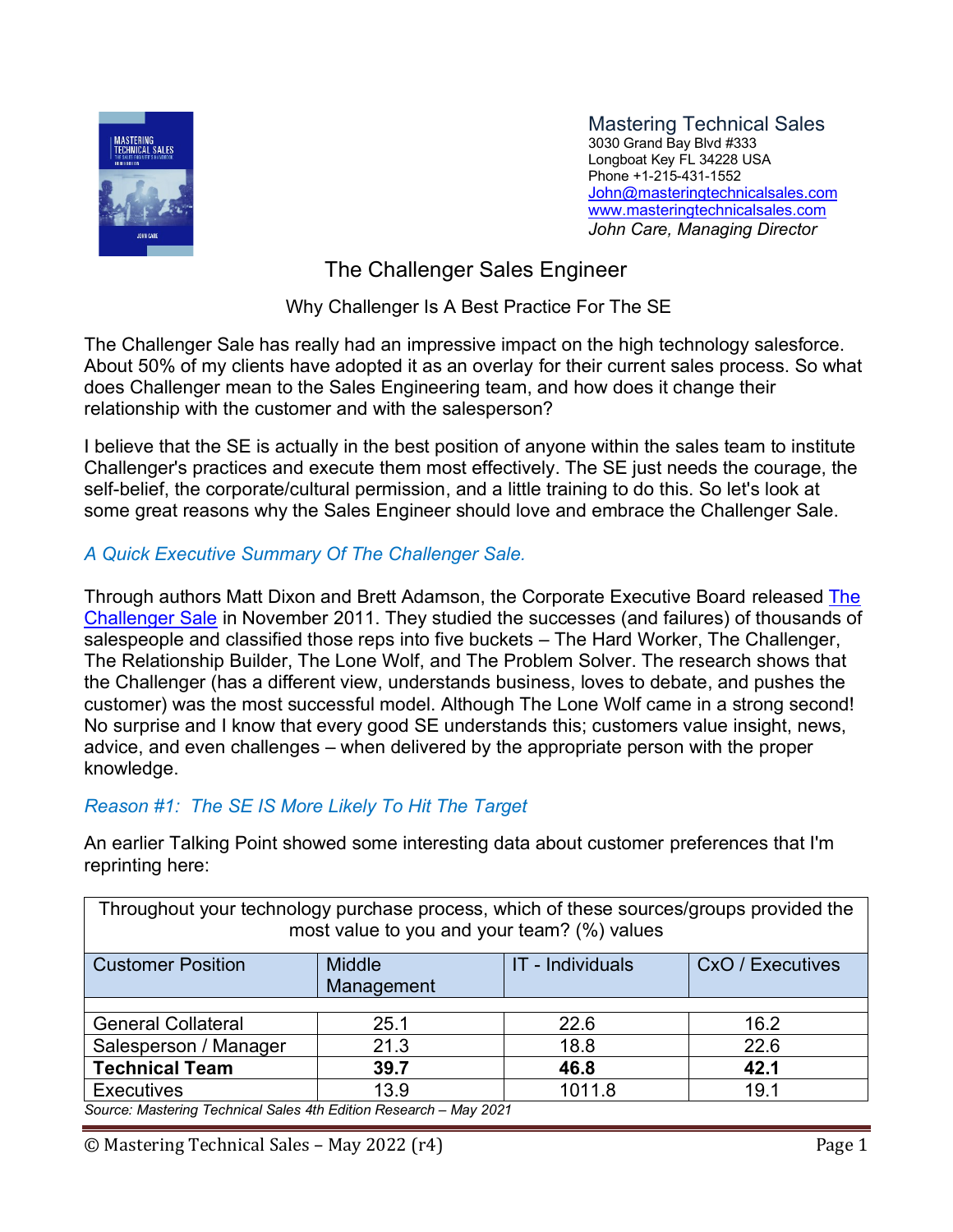Your customers prefer to hear from you more than anyone else – even your executives. Therefore, you have a better chance of hitting that "challenger" target, as they are likelier to listen to you. What a great advantage!

## *Reason #2: It Is Natural Behavior For The SE*

The natural inclination of the SE is to help their customer; as to quote Jack Welch, former CEO of GE (USA), "*One thing we have discovered with certainty is that anything we do that makes the customer more successful inevitably results in a financial return for us."* That is the difference between direct selling and "assisting." A good SE can master that difference and use it to their advantage. It is hard for a quota-driven, manager-driven salesperson to put the selling aside.

### *Reason #3: It Works Best With Humility Rather Than Arrogance*

Sales take the Challenger Sale and try to disrupt the customer and their thought process, which can be a very unpleasant experience. The more directly you challenge, the more you need to be 100% accurate and on-point. Telling a small hedge fund how you helped Goldman Sachs or a luxury retailer what you did for a discount chain store may be of little more than curiosity value to that customer if you don't approach it correctly. The Challenge can (and I have seen it happen) blow up in your face if you don't know enough about your customer's business. People are naturally defensive when challenged. The standard line of "*can I share with you some of the initiatives my other customers are taking.."* plays much better from the SE.

### *Reason #4: You Gain More Control Of The Sales Cycle.*

The Challenger Sale states that customers now enter the sales cycle when it is about 57% completed. That means most internal research, assessment, and needs analysis are complete and justified. (Think how much research we now do online before buying a car compared to 10 years ago). Therefore, the customer does not need to see or hear material available on your website or other public locations.

Your value comes in understanding their business and relating that back to your "solution," and then making the simple business case. It is your job to prove that you are uniquely qualified to solve their business problem – AS DEFINED BY THE CUSTOMER AND THEN ADAPTED, WITH THEIR AGREEMENT, BY YOU. That means letting go of the standard demonstration and PowerPoints and having some insightful conversations instead. Unfortunately, that behavioural style is not always the most straightforward approach for the techie SE.

### *Reason #5: It's Good For Your Career*

There will always be a job for the super-technical, amazing-demo, Proof-Of-Concept-guru style SE. We need them, as someone has to make the product stand on its head and work. Yet – the tidal wave of demand is for the business-oriented SE who matches the technology and business together AND can communicate that in a way that makes sense to the customer.